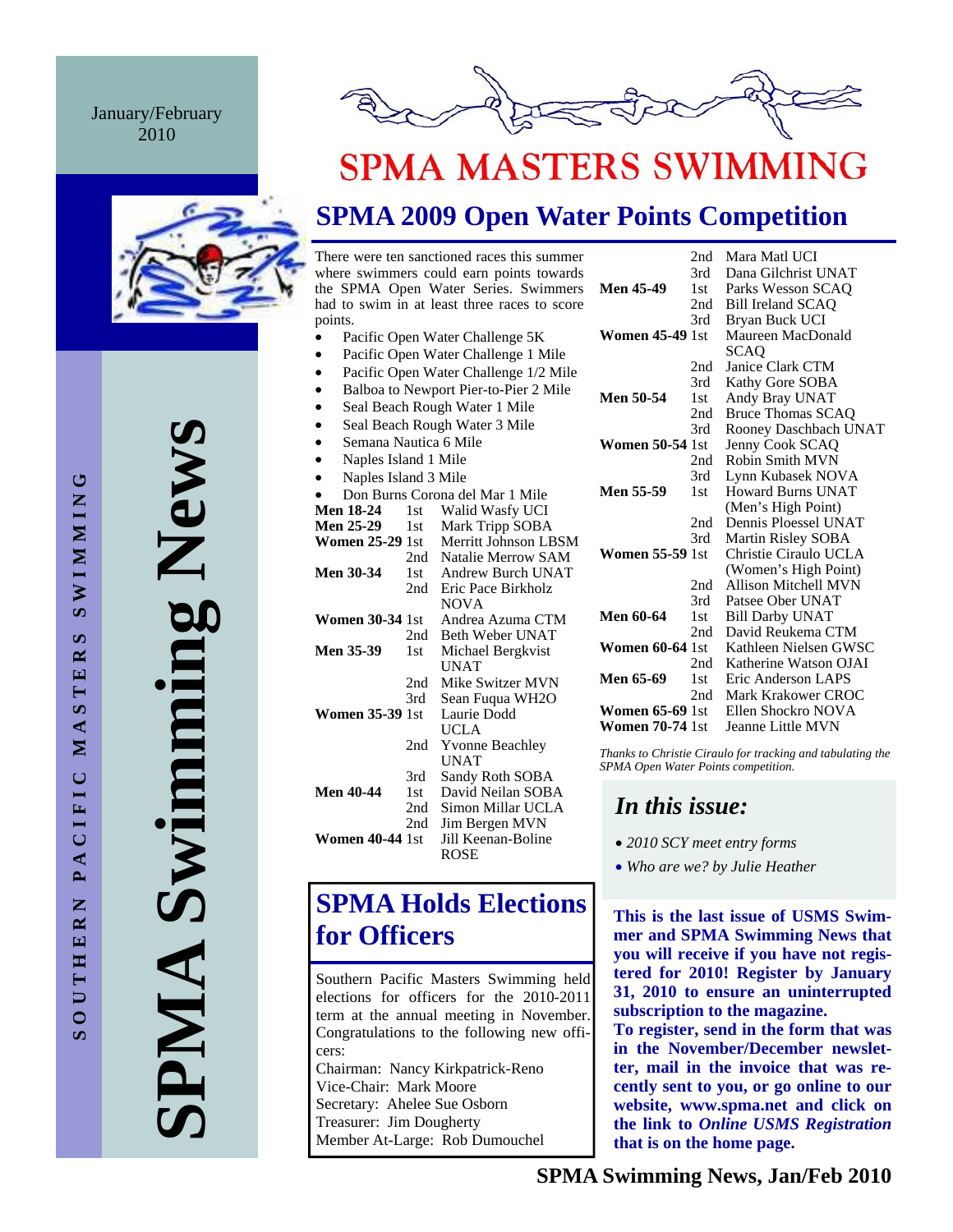## SWIM FOR LIFE!

**SAN LUIS OBISPO, SANTA BARBARA (North) and KERN**<br>ATASCADERO: Team K-man<br>Jen ATASCADERO: Team K-man Jennifer Glenesk (805) 434-1912, jglenesk @charter.net, www.teamkman.org<br>ATASCADERO: No. SLO Masters Kass Flaig (805) 704-9797, kassflaig @hotmail.com, www.c2multisport.com ATASCADERO: No. SLO Masters Kass Flaig (805) 704-9797, kassflaig@hotmail.com, www.c2multisport.com<br>BAKERSFIELD: Gold Wave Masters Chris Hansen (661) 654-2327; chansen6@csub.edu BAKERSFIELD: Gold Wave Masters Chris Hansen (661) 654-2327; chansen 6@csub.edu<br>BAKERSFIELD Swim Club Club Chris Hansen (661) 654-2327; chansen 6@csub.edu BAKERSFIELD Swim Club<br>BAKERSFIELD Aquatics Club<br>Charles Pike (661) 395-4663, bakersfieldaquatics@yahoo.com, www.bakersf BAKERSFIELD Aquatics Club Charles Pike (661) 395-4663, bakersfieldaquatics@yahoo.com, www.bakersfieldaquatics.org<br>COMPOC: Lompoc's Other Swim Team Frank Piemme (805) 735-7574, conniefrank@verizon.net LOMPOC: Lompoc's Other Swim Team Frank Piemme (805) 735-7574, conniefrank @verizon.net<br>PASO ROBLES: North County Aquatics Namey Sznejkowski (805) 238-5591, betco@yahoo.com, Nancy Sznejkowski (805) 238-5591, betco@yahoo.com, www.northcountyaquatics.org SAN LUIS OBISPO Masters (Sales of Philip Yoshida (805) 543-9515, office@sloswimclub.org, www.sloswimclub.org<br>SAN LUIS OBISPO: Kennedy Club Masters (Sales Linda Stimson (805) 781-3488 x 17, sloaquatics@kennedyclubs.com, www **SANTA BARBARA (South) and VENTURA**  CAMARILLO: Camarillo YMCA Martin Armstrong (805) 794-5525, kelpbedd@yahoo.com, www.ciymca.org CARPINTERIA: Channel Island Vic Anderson (805) 403-5425, delphis13@msn.com, channelislandmasters.blogspot.com OJAI: Ojai Masters Rick Goeden (805) 646-6884, theswimguy@sbcglobal.net<br>
SANTA BARBARA Aquatics Club<br>
Gregg Wilson (805)252-6469, sbacmasters@gmail.com, w SANTA BARBARA Aquatics Club Gregg Wilson (805)252-6469, sbacmasters@gmail.com, www.sbaquatics.com<br>SANTA BARBARA: UCSB Masters **Santa Barbara Access Santa Barbara (805)** 893-2505, ucsbmasters@gmail.com SANTA BARBARA: UCSB Masters Naya Higashijima (805) 893-2505, ucsbmasters@gmail.com<br>SANTA BARBARA Masters SB Swim Office (805) 966-9757, swimoffice@sbswim.org SANTA BARBARA Masters SB Swim Office (805) 966-9757, swimoffice@sbswim.org<br>SANTA BARBARA: Oceanducks Emilio Casanueva (805) 637-8331, emilio@zapallar.net SANTA BARBARA: Oceanducks Emilio Casanueva (805) 637-8331, emilio@zapallar.net<br>THOUSAND OAKS: Conejo Simi Aquatics Jon Irwin (310) 658-7276, jirwin@earthlink.com, www. THOUSAND OAKS: Conejo Simi Aquatics Jon Irwin (310) 658-7276, jirwin@earthlink.com, www.csaswim.com<br>THOUSAND OAKS: Conejo Valley Multisport Masters Nancy Kirkpatrick-Reno (818) 469-9972, nancy@cnkinvestments.com THOUSAND OAKS: Conejo Valley Multisport Masters Nancy Kirkpatrick-Reno (818) 469-9972, nancy@cnkinvestments.com, www.csaswim.com<br>THOUSAND OAKS: Daland Masters Kevin Lane (818) 917-6930, klane1956ct@sbcglobal.net, www.dalan Kevin Lane (818) 917-6930, klane1956ct@sbcglobal.net, www.dalandswim.com THOUSAND OAKS: South Coast Aquatics Matt Warshaw (805) 660-2082, matt@southcoastaquatics.com, www.southcoastaquatics.com<br>VENTURA COUNTY Masters Matt Matt Matt Matt Warshaw (805) 660-2082, matt@southcoastaquatics.com, www.b VENTURA COUNTY Masters Valley (1998) Jason York (408) 821-5600, jason.e.york@gmail.com, www.buenaventuraswimclub.org<br>VENTURA: Rio Mesa Masters Valley (1999) Toby Petty (805) 642-6674. tonthego00@shcglobal.net. www.riomesas Toby Petty (805) 642-6674, tonthego00@sbcglobal.net, www.riomesaswimclub.com **LOS ANGELES (North)**  CLAREMONT: The Claremont Club Christine Dahlstrom-Maki (909)477-2011, christine\_dahlstrom@yahoo.com<br>CANCASTER: Oasis Masters Tom Otto (661) 948-0057, ottolfixit@hotmail.com LANCASTER: Oasis Masters Tom Otto (661) 948-0057, ottolfixit@hotmail.com<br>
PALMDALE: Canvons Aquatic Masters Jeff Conwell (661) 993-2868. ieffc@canvons.org. v PALMDALE: Canyons Aquatic Masters Jeff Conwell (661) 993-2868, jeffc@canyons.org, www.canyons.org<br>PASADENA: Caltech Masters Suzanne Dodd (626) 449-7536, sdodd@ipac.caltech.edu PASADENA: Caltech Masters Suzanne Dodd (626) 449-7536, sdodd@ipac.caltech.edu<br>PASADENA: Rose Bowl Masters Suzanne Dodd (626) 449-7536, sdodd@ipac.caltech.edu<br>PASADENA: Rose Bowl Masters Chad Durieux (626) 564-0330, cdurieu PASADENA: Rose Bowl Masters Chad Durieux (626) 564-0330, cdurieux @rosebowlaquatics.org, www.rosebowlaquatics.org<br>PORTER RANCH: Porter Valley Masters Matt Olaya (661) 305-9720, alphamaleswim@gmail.com, www.pymasters.com PORTER RANCH: Porter Valley Masters Matt Olaya (661) 305-9720, alphamaleswim@gmail.com, www.pvmasters.com<br>SANTA CLARITA Masters Matters Matt Olaya (661) 305-9720, alphamaleswim@gmail.com, www.pvmasters.com SANTA CLARITA Masters Lance O'Keefe, lokeefe@santa-clarita.com, pool: (661) 250-3767 Louis Boehle (909) 657-7758, louisboehle@mac.com **LOS ANGELES (Westside)** CALABASAS: City of Calabasas Masters Raine Kishimoto (818) 222-2782 x 110, lkishimoto@cityofcalabasas.com<br>EL SEGUNDO MASTERS City of El Segundo (310) 524-2700 x2738 EL SEGUNDO MÁSTERS<br>
HOLLYWOOD: Hollywood Wilshire YMCA<br>
Ricardo Espinoza (213) 639-7547, ricardo HOLLYWOOD: Hollywood Wilshire YMCA Ricardo Espinoza (213) 639-7547, ricardoespinoza@ymcala.org<br>
L.A. WEST: UCLA Bruin Masters Steve Najera (310) 206-1787, snajera@recreation.ucla.edu L.A. WEST: UCLA Bruin Masters Steve Najera (310) 206-1787, snajera@recreation.ucla.edu<br>MALIBU Community Pool Swims Masters Molly Larson (310) 456-2489 x272, mlarson@ci.malibu.ca MALIBU Community Pool Swims Masters Molly Larson (310) 456-2489 x272, mlarson@ci.malibu.ca.us, www.ci.malibu.ca.us<br>WEST HOLLYWOOD Aquatics Susan Shore (310) 288-6555 (team hotline), info@wh2o.org, www.wh2o.org WEST HOLLYWOOD Aquatics Susan Shore (310) 288-6555 (team hotline), info@wh2o.org, www.wh2o.org<br>WOODLAND HILLS: Southwest Aq Masters Fred Shaw (818) 347-1637, swamfred@aol.com, www.swam.us Fred Shaw (818) 347-1637, swamfred@aol.com, www.swam.us **LOS ANGELES (Central and South)**  Carol Sing (619) 588-2677, swim@swimcatalina.org, www.swimcatalina.org L.A.: Swimming Los Angeles Matt Harrigan, matt @swimmingla.com or Andy Copley, andy @swimmingla.com CLA.<br>L.A. (various locations): SCAQ SCAQ SCAQ Office (310) 390-5700, www.swim.net/scaq L.A. (various locations): SCAQ<br>
L.A. MID-WILSHIRE: Meridian Swim Club Vanessa Mesia (310) 729-2971, vanessamesia@sbcglobal.net, www.meridiansportsclub.com<br>
L.A.: Los Angeles Athletic Club Masters Vanessa Mesia (310) 729-29 L.A.: Los Angeles Athletic Club Masters Vanessa Mesia (310) 729-2971, vanessamesia@sbcglobal.net, www.laac.com<br>
L.A.: Pool Open Water Genry Rodrigues (310) 432-3683, swimpro@pacbell.net, www.laac.com L.A.: Pool Open Water Gerry Rodrigues (310) 432-3683, swimpro@pacbell.net<br>SOUTH GATE Masters Swim Team Patricia Mitchell (323) 563-5446, pmitchell@sogate.org Patricia Mitchell (323) 563-5446, pmitchell@sogate.org **LOS ANGELES (South Bay and East County)**  CARSON/LOS ALAMITOS: Long Beach Grunions Yuji Utsumi, (562) 252-0220, info@lbgrunions.com, www.lbgrunions.com HAWTHORNE: South Bay Swim Team Kathy Davids Gore (310) 643-6523, kdavids@socal.rr.com, www.southbayswimteam.org<br>
LA MIRADA: La Mirada Armada (1999) 552-1710, ihaccoach@aol.com, www.swimarmada.com LA MIRADA: La Mirada Armada **Beverly Garman (949) 552-1710**, ihaccoach@aol.com, www.swimarmada.com<br>
LONG BEACH: Alpert JCC **Sascha Bryon-Zwick (562) 426-7601 x1035**, sbryanzwick@alpertjcc.org, www LONG BEACH: Alpert JCC Sascha Bryon-Zwick (562) 426-7601 x1035, sbryanzwick@alpertjcc.org, www.alpertjcc.org<br>Cindy Summers (562) 416-6755, summerscm@hotmail.com LONG BEACH: Long Beach Masters Swim Cindy Summers (562) 416-6755, summerscm@hotmail.com Robert Lynn (562) 644-3883, europeanhouse@aol.com, www.shoreaquatics.com LOS ALAMITOS Masters Corey Lakin (562) 430-1073 x511, clakin@ci.los-alamitos.ca.us, www.ci.los-alamitos.ca.us MANHATTAN BEACH: Magnum Masters Chuck Milam (310) 546-3601, cdmilam@hotmail.com, www.manhattancc.com RANCHO PALOS VERDES: Zenith Aquatics Shari Twidwell (310) 947-1323, shari@zapswimming.com, www.zapswimming.com TORRANCE : LA Peninsula Swimmers Debi Blair (310) 813-9656, info@lapsmasters.org, www.lapsmasters.org **INLAND EMPIRE**<br>**REALIMONT Masters** BEAUMONT Masters Christy Arwood (951) 769-2087, christy @nds-ca.net<br>CORONA: Circle City Aquatics CORON: Scott Gainey (949) 315-1013, coachgainey@gmail.co CORONA: Circle City Aquatics Scott Gainey (949) 315-1013, coachgainey@gmail.com, www.ccaqswim.org<br>CORONA: Corona Aquatic Team Masters John Salvino (866) SWM-CRNA, coachsalvino@hotmail.com CORONA: Corona Aquatic Team Masters John Salvino (866) SWM-CRNA, coachsalvino@hotmail.com<br>
RIVERSIDE: Riverside Aquatics Assn. Carrie Ridgway (951) 205-2268, info@raa-swim.org, www.raa RIVERSIDE: Riverside Aquatics Assn. Carrie Ridgway (951) 205-2268, info@raa-swim.org, www.raa-swim.org<br>TEMECULA: City of Temecula Masters Gwen WIllcox (951) 694-6410, gwen.willcox@cityoftemecula.org TEMECULA: City of Temecula Masters Gwen WIllcox (951) 694-6410, gwen.willcox@cityoftemecula.org<br>TEMECULA Swim Club Bryan Davis (951) 285-2718, headcoach@temeculaswimclub.com, TEMECULA Swim Club Bryan Davis (951) 285-2718, headcoach@temeculaswimclub.com, www.temeculaswimclub.com<br>TucAIPA: Masters of Yucaipa Branch Branch Branch Davis (951) 845-7458, ystcoach.jason@verizon.net, www.yucaipaswim.org Jason Bradbury (951) 845-7458, ystcoach.jason@verizon.net, www.yucaipaswim.org **ORANGE COUNTY**<br>ALISO VIEJO: Renaissance Club Sport ALISO VIEJO: Renaissance Club Sport <br>
Alex Isaly (949) 643-6700, alex.isaly@clubsports.com, www.renaissanceclubsport.com/aliso-viejo<br>
Anthony Iacopetti (714) 369-9555, aiacopetti@occ.cccd.edu, www.coastmastersswimming.com COSTA MESA: Orange Coast Masters Swimming Anthony Iacopetti (714) 369-9555, aiacopetti@occ.cccd.edu, www.coastmastersswimming.com<br>COTO DE CAZA: Coyotes  $\frac{1}{2}$ COTO DE CAZA: Coyotes Correct Conrad (949) 858-4100 x257, cotocoyotes @gmail.com<br>FULLERTON: FAST Masters Team Bill Jewell, (949) 466-6523, swimbill@sbcglobal.net, www.fa Bill Jewell, (949) 466-6523, swimbill@sbcglobal.net, www.fastswim.org HUNTINGTON BEACH: Golden West Swim Club Cindy Lim (714) 397-0132, cindyhlim@msn.com, www.goldenwestswimclub.com<br>R VINE Novamatics Wike Collins (949) 338-6682, info@novamasters.com, www.novamasters.com Mike Collins (949) 338-6682, info@novamasters.com, www.novamasters.com IRVINE: UCI Masters<br>
IRVINE: UCI Masters Charlie Schober (949) 233-6521, swimoffice@mvnswim.org, www.mastersmynsw<br>
Mark Moore (949) 233-6521, swimoffice@mvnswim.org, www.mastersmynsw MISSION VIEJO Masters Mark Moore (949) 233-6521, swimoffice@mvnswim.org, www.mastersmvnswim.org<br>Mark Desmond (949) 306-3599, markdesmond@highhopes.ws, www.pacificcoastaqua NEWPORT BEACH: Pacific Coast Aquatics Mark Desmond (949) 306-3599, markdesmond@highhopes.ws, www.pacificcoastaquatics.org<br>NEWPORT BEACH Lifeguard Association Jim Turner (949) 644-3046, jturner@nbfd.net, www.newportlifeguar NEWPORT BEACH Lifeguard Association Jim Turner (949) 644-3046, jturner@nbfd.net, www.newportlifeguard.org<br>TUSTIN: SOCAL Aquatics Association Steve Pickell (714) 356-7390, coachsteve@socalaquatics.com, www.socal TUSTIN: SOCAL Aquatics Steve Rickell (714) 356-7390, coachsteve@socalaquatics.com, www.socalaquatics.com<br>TORBA LINDA: East Lake Eagle Rays Mike Pawloski (714) 372-6273, bonuspak@earthlink.net Mike Pawloski (714) 372-6273, bonuspak@earthlink.net **LAS VEGAS**<br> **HENDERSON Southern Nevada Masters** HENDERSON Southern Nevada Masters Frank Lowery (702) 400-2790, flowery 719@cox.net, www.lowerysmultisport.com<br>
LAS VEGAS: Las Vegas Masters Victor Hecker (702) 247-7788, heckerrealestate@hotmail.com LAS VEGAS: Las Vegas Masters Victor Hecker (702) 247-7788, heckerrealestate@hotmail.com<br>
LAS VEGAS: Swim Las Vegas Kara Robertson (702) 498-2316, swimlasvegas@gmail.com, w LAS VEGAS: Swim Las Vegas Kara Robertson (702) 498-2316, swimlasvegas@gmail.com, www.swimlv.com<br>LAS VEGAS: Viva Las Vegas Masters Melissa Gutierrez (702) 480-4321, mjvgutierrez@cox.net Melissa Gutierrez (702) 480-4321, mjvgutierrez@cox.net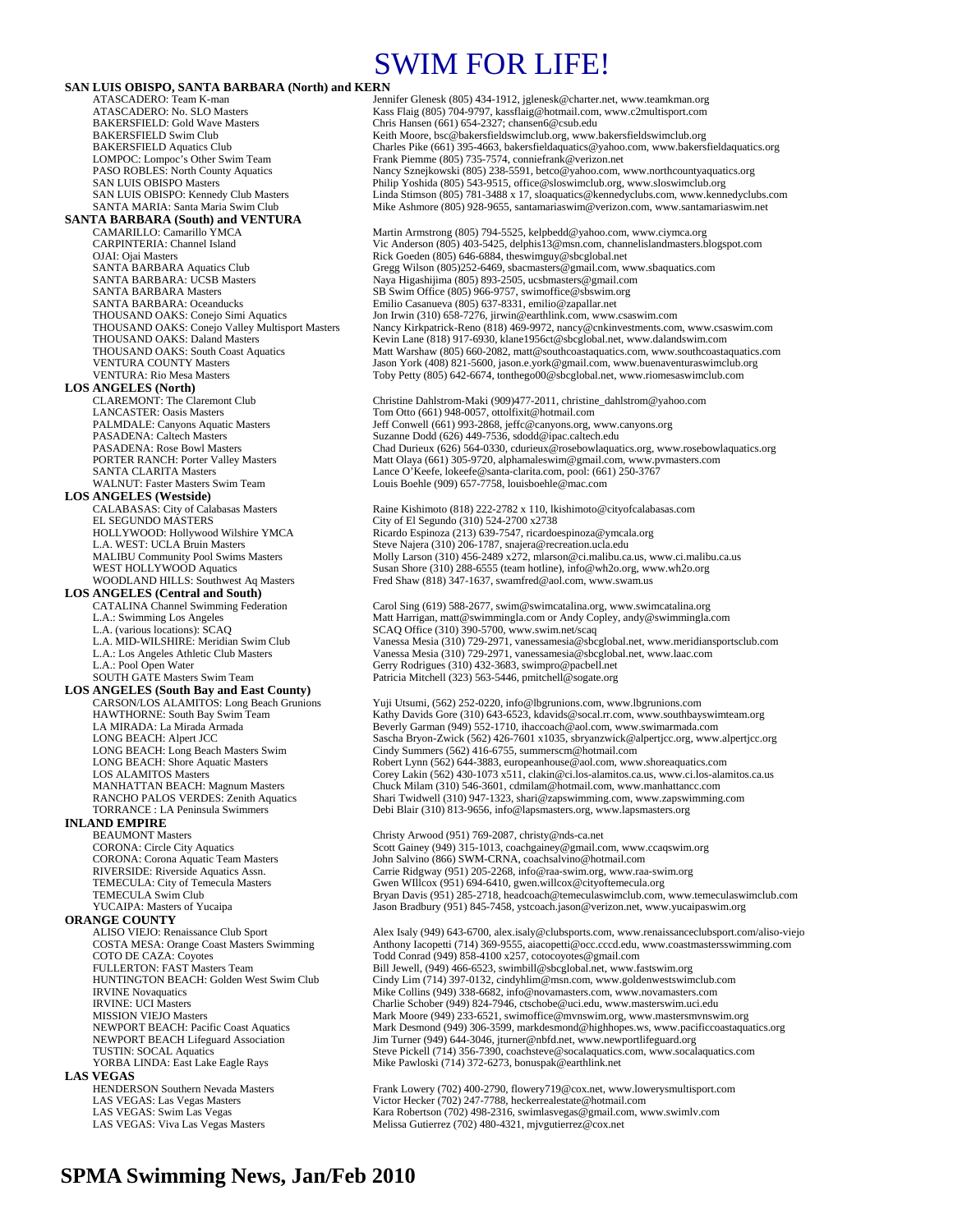# SPMA Competition Information and Instructions

**Rules:** Current USMS and SPMA rules will govern. All events are timed finals. Swimmers must check in with the Clerk of Course for deck seeded events that they wish to swim. After an event has been officially closed, swimmers may not check in. Age as of the last day of the meet determines age group for the meet for short course yards, and age as of December 31st of the year of competition determines age for long course and short course meters meets. You must be 18 years of age to register with SPMA and compete in meets.

**Eligibility:** Events are open to any **current** USMS registered swimmer or a foreign swimmer with a valid travel permit. SPMA swimmers are encouraged to submit their registration application with the submitted entry card, if NOT currently registered.

**Affiliation:** A swimmer's affiliation as stated on the consolidated entry card, if valid as of the first day of the meet, will apply throughout the meet, except that swimmers may unattach at any time.

**Submitted Times:** Please enter your best time, a reasonable estimate or a workout time. All times must be submitted on a SPMA consolidated entry card or a copy of a SPMA consolidated entry card (below). Do not mail in the meet entry form.

**Entry Confirmation:** To avoid any concern regarding receipt of entry card, enclose a self-addressed stamped envelope or postcard or mail card "Return Reply Request". No certified, registered or special delivery mail will be accepted. Receipt of entry will not be verified by phone.

**Strictly Forbidden**: Entering more than 5 individual events per day; using hand paddles in warm-up areas; diving in warm-ups unless in designated sprint lanes (entering the warm-up pool must be done with feet first with one hand in contact with the pool deck); use of any pacing device in competition; and smoking in any area where swimmers may be present.

**Open Water**: Swimmers using non-porous neoprene swim suits, wetsuits, or other non-porous attire will be ineligible for awards or place points.

> *Check out our website www.spma.net for up-to-date information*

#### SOUTHERN PACIFIC MASTERS ASSOCIATION • CONSOLIDATED ENTRY CARD

|                                      |              |                                                                         |              | Male                                                       |              |                                      |                                                             |
|--------------------------------------|--------------|-------------------------------------------------------------------------|--------------|------------------------------------------------------------|--------------|--------------------------------------|-------------------------------------------------------------|
|                                      |              |                                                                         |              |                                                            |              | $Phone ($ $)$ $  -$                  |                                                             |
| <b>FREESTYLE</b><br>(Submitted Time) | Event<br>No. | <b>BACKSTROKE</b><br>(Submitted Time)                                   | Event<br>No. | <b>BREASTSTROKE</b><br>(Submitted Time)                    | Event<br>No. | <b>BUTTERFLY</b><br>(Submitted Time) | Event<br><b>INDIV. MEDLEY</b><br>No.<br>(Submitted Time)    |
| 50                                   |              | 50                                                                      |              | 50                                                         |              | 50                                   | 100                                                         |
| 100                                  |              | 100                                                                     |              | 100                                                        |              | 100                                  | 200                                                         |
| 200                                  |              | 200                                                                     |              | 200                                                        |              | 200                                  | 400                                                         |
| 400/500                              |              | FOR OFFICE USE ONLY                                                     |              |                                                            |              |                                      |                                                             |
| 800/1000                             |              | No. of events ________ $\times$ \$ ________ = \$ _________<br>Amt Rec'd |              |                                                            |              |                                      |                                                             |
| 1500/1650                            |              | Total<br>$\sim$                                                         |              |                                                            |              |                                      |                                                             |
|                                      |              |                                                                         | Surcharge    | Name<br>Birthdate _______/ ________/ ________ Age_________ |              |                                      | Female USMS #___ ___ ___ ___ _ ___ - ___ ___ ____ ____ ____ |

Include a copy of USMS card

**Maximum FIVE Individual Events/Day** 

Include a copy of USMS card

Late or incomplete entries (no fee, incomplete entry card, incomplete enty data) or entries postmarked after due date MAY **BE REJECTED!** 

ALL MASTERS swimmers are required to send a photo-copy of their USMS card with their entry card. ALL Masters swimmers may be asked to show their USMS card if requested at the meet.

"I, the undersigned participant, intending to be legally bound, hereby certify that I am physically fit and have not been otherwise informed by a physician. I acknowledge that I am aware of all the risks inherent in Masters swimming (training and competition), including possible permanent disability or death, and agree to assume all of those risks. AS A CONDITION OF MY PARTICIPATION IN THE MASTERS SWIMMING PROGRAM OR ANY ACTIVITIES INCIDENT THERETO, I HEREBY WAIVE ANY AND ALL RIGHTS TO CLAIMS FOR LOSS OR DAMAGES, INCLUDING ALL CLAIMS FOR LOSS OR DAMAGES CAUSED BY THE NEGLIGENCE, ACTIVE OR PASSIVE, OF THE FOLLOWING: UNITED STATES MASTERS SWIMMING, INC., THE LOCAL MASTERS SWIMMING COMMITTEES, THE CLUBS, HOST FACILITIES, MEET SPONSORS, MEET COMMITTEES, OR ANY INDIVIDUALS OFFICIATING AT THE MEETS OR SUPERVISING SUCH ACTIVITIES.

In addition, I agree to abide by and be governed by the rules of USMS."

#### PLEASE SIGN:

Is this your first Masters Meet? Yes No

Read the meet information sheet carefully. Make your check payable as shown on the meet information sheet and mail it to the address shown. 12/94

**DATE** Non-SPMA swimmers please include your address:

Street: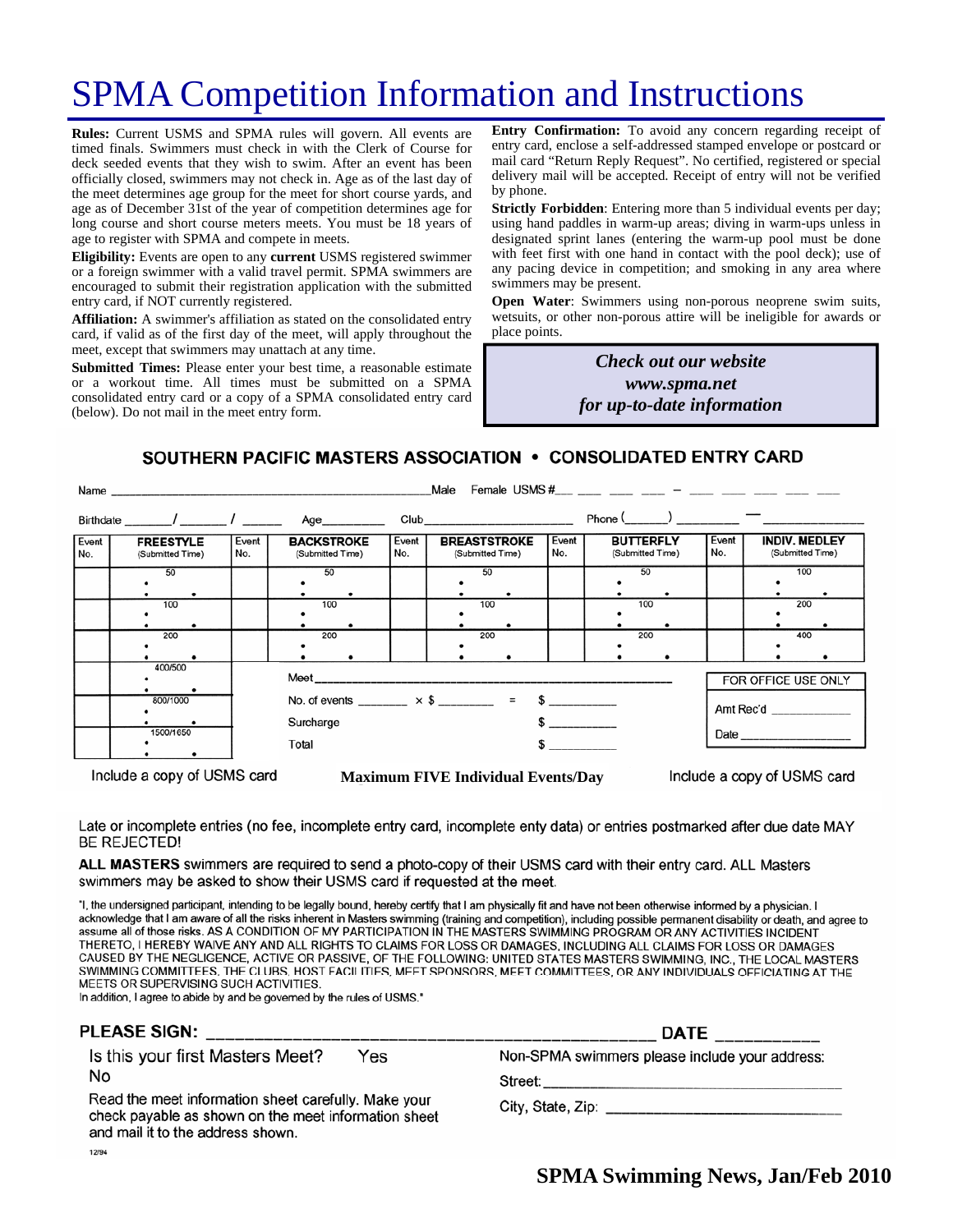#### **Las Vegas Masters Vegas Free Play SCY Meet Saturday, January 23rd, 2010**

Sanction number: 330-001

**Facility**: Desert Breeze Park, 8275 W. Spring Mountain Road, indoor 50-meter by 25-yard pool. Six lanes will be available for warm-up.

**Directions:** From the I-15 Fwy., take the Flamingo Road exit (#38). Take Flamingo Road west for 3.54 miles. Turn right onto South Rainbow Blvd. and go 0.78 miles. Turn left onto Spring Mountain Road and go 1.70 miles. The pool is on the left.

**Entries:** The pre-entry postmark deadline is Monday, January 18th, 2010. Deck entries will close at 12:30 p.m. for the first six events. Age on January 23rd determines age group for the meet. You must be at least 18 to compete.

**Seeding:** All events will be deck-seeded slowest to fastest, by entered time, ages and genders combined. Check-in is not required in order to be deck seeded, except swimmers must check in to swim the 500 yd. Freestyle and the 400 yd. Individual Medley.

**Relays:** All relays will be deck entered. Relay fees are \$2.00 per relay due upon entry. For each relay swimmer who is not entered in individual events, a fee of \$5.00 and a signed liability release must be submitted with the relay entry.

**Awards:** Individual: SPMA ribbons for places 1 to 3. Relay: SPMA ribbons for first place.

**Special Awards**: Events marked VFP (Vegas Free Play) will have special awards from local casinos for "free play" at the casino. Winners of age groups will be eligible for coupons redeemable at Las Vegas casinos. You must be at least 21 years of age in order to get a VFP coupon.

**Entry Fees:** \$2.00 for each individual event entered and a \$10.00 surcharge per swimmer. For swimmers in relays only, the fee is \$5.00. NOTE: deck entrants will pay an additional \$10.00 entry charge.

**Checks payable to**: Las Vegas Masters

Mail consolidated entry card, a copy of your 2010 USMS card, and check to: Las Vegas SCY Meet, P. O. Box 204, Lake Forest, CA 92609-0204.

**Questions:** Victor Hecker, (702) 247-7788; Robert Mitchell, mitchellrobert@cox.net, (949) 689-7946.

#### **Saturday, January 23, 2010**

Warm-up at noon Events start at 1:00 p.m.

- 1. 500 yd. Freestyle
- 
- 2.  $200 \text{ yd. Mixed Medley Relay}$
- 3. 100 yd. Individual Medley
- 4. 50 yd. Butterfly
- 5. 100 yd. Backstroke
- 6. 200 yd. Freestyle
- 7. 50 yd. Breaststroke
- 8. 200 yd. Individual Medley
- 9. 100 yd. Butterfly
- 10. 50 yd. Freestyle (VFP-1)
- 11. 50 yd. Backstroke
- 12. 400 yd. Individual Medley
- 13. 100 yd. Breaststroke
- 14. 100 yd. Freestyle (VFP-2)

*Please read the general information on entering swim meets on the third page of this newsletter!* 

#### **Rose Bowl Masters SCY Distance Meet Saturday, February 6th, 2010**

Sanction number: 330-002

**Facility**: Rose Bowl Aquatics Center, 360 N Arroyo Blvd., Pasadena. There is an outdoor, 8-lane competition pool, with six lanes available for warm-up.

**Directions:** *Going west on I-210,* exit Orange Grove as the freeway transitions to the 134. Go straight through the lights onto W. Holly Street. Turn left onto Arroyo Drive, then right onto Arroyo Blvd, and right into the first parking lot. *Going east on 134,* exit Orange Grove Blvd, and turn left onto Orange Grove. Turn left on West Holly Street. Turn left onto Arroyo Drive, then right onto Arroyo Blvd and right into the first parking lot. *Going south on I-210,* exit Mountain, turn right onto Mountain. Go straight until you see the Rose Bowl. At the parking lots turn left onto Arroyo Drive and left into parking lot I.

**Entries:** The pre-entry postmark deadline is Saturday, January 30th, 2010. Deck entries will close at 8:00 a.m. Age on February 6th determines age group for the meet. You must be at least 18 to compete.

**Seeding:** All events will be deck-seeded slowest to fastest, by entered time, ages and genders combined.

**Relays:** All relays will be exhibition and deck entered at no cost.

**Awards:** Individual: SPMA ribbons for places 1 to 3. Relay: SPMA ribbons for first place.

**Entry Fees:** \$20.00 per swimmer flat fee. Deck entries are allowed for \$30.00 flat fee. For swimmers in relays only, the fee is \$5.00.

**Checks payable to**: Rose Bowl Aquatics

Mail consolidated entry card, a copy of your 2010 USMS card, and check to: Rose Bowl Aquatics Masters, c/o Chad Durieux, 360 N Arroyo Blvd., Pasadena, CA 91103.

**Questions:** Chad Durieux, cdurieux@rosebowlaquatics.org.

#### **Saturday, February 6, 2010**

Warm-up at 7:00 a.m.

- Meet starts at 8:30 a.m.
- 1. 500 yd. Freestyle
- 2. 400 yd. Individual Medley
- 3. 200 yd. Backstroke
- 4. 200 yd. Breaststroke
- 5. 1000 yd. Freestyle
- 6. 200 yd. Butterfly
- 7. 200 yd. Freestyle
- 8. 200 yd. Individual Medley
- 9. 400 yd. Freestyle Relay (Men, Women, Mixed)
- 10. 200 yd. 2-person Freestyle Relay (exhibition)
- 11. 100 yd. 2-person Medley Relay (exhibition)

*Online entries are available for many of our meets. In some cases a discount is available for entering online, because it saves the meet host a lot of data entry! Please check www.spma.net for links to online entries.*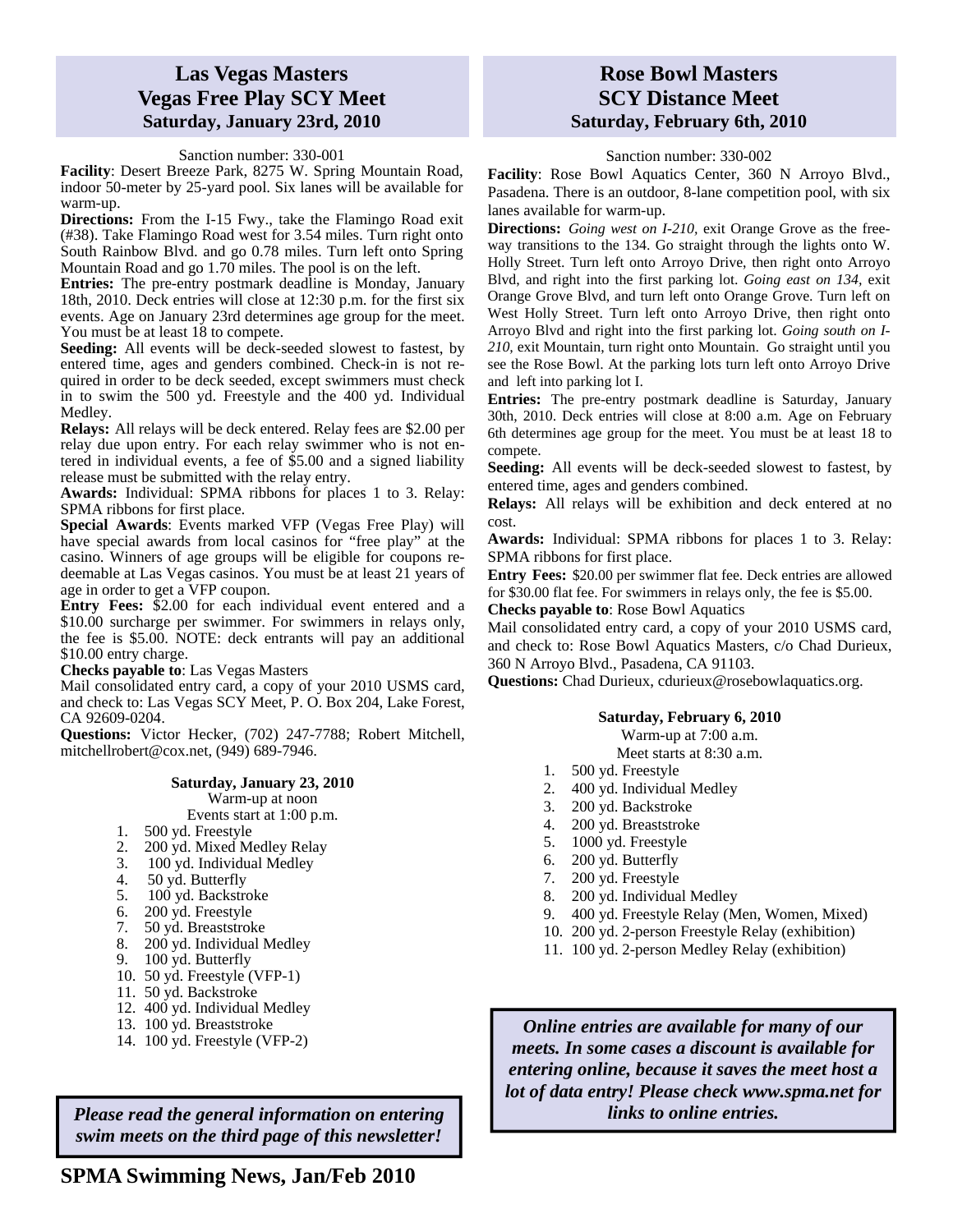### **FAST Masters Short Course Yards Meet Sunday, February 21st, 2010**

Sanction number: 330-004

**Facility**: Janet Evans Swim Complex, 801 W Valencia Ave, Fullerton, outdoor 10-lane, 25-yard competition pool, with separate warm -up lanes available.

**Directions:** From the 91 Fwy take the Euclid Ave exit. Go north on Euclid to Valencia and turn right on Valencia. The swim complex is located on the left.

**Entries:** The pre-entry postmark deadline is Saturday, February 13th. Deck entries will close at 8:45 a.m. for the 1650 yd. Freestyle and at the conclusion of the 1650 yd. Freestyle for all other events. The 1650 will be limited to four heats. Age on February 21st determines age group for the meet. You must be at least 18 to compete.

**Seeding:** All events will be deck seeded slowest to fastest, by entered time, ages and sexes combined. Check-in is not required in order to be deck seeded, except swimmers must check in to swim the 1650 yd. Freestyle.

**Relays:** All relays will be deck entered. For each relay swimmer who is not entered in individual events, a fee of \$5.00 and a signed liability release must be submitted with the relay entry. There are no additional fees for relays.

**Awards:** Individual: ribbons for places 1 to 3. Relay: ribbons for first place.

**Entry Fee:** \$20.00 per swimmer flat fee. Deck entries are allowed for \$30.00 flat fee. For swimmers in relays only, the fee is \$5.00.

**Checks payable to**: FAST Swimming

Mail consolidated entry card, a copy of your 2010 USMS card, and check to: FAST Masters Meet, P. O. Box 5468, Fullerton, CA 92838.

**Snack Bar**: A snack bar will be available on site for water, Gatorade, and energy snacks.

**Questions**: Meet Director, Terry Merlihan, (714) 693-3991, themerlihans@earthlink.net

#### **Sunday, February 21, 2010**

1650 Warm-up at 8:00 a.m.

- Meet starts at 9:00 a.m.
- 1. 1650 yd. Freestyle Additional warm-up after 1650
	- Event #2 starts at noon
- 2. 50 yd. Breaststroke
- 3. 100 yd. Freestyle
- 4. 50 yd. Backstroke
- 5. 100 yd. Individual Medley
- 6. 50 yd. Butterfly
- 7. 400 yd. Freestyle Relay (Men, Women, or Mixed)
- 8. 100 yd. Backstroke
- 9. 200 yd. Individual Medley
- 10. 50 yd. Freestyle
- 11. 100 yd. Breaststroke
- 12. 100 yd. Butterfly
- 13. 200 yd. Freestyle
- 14. 200 yd. Medley Relay (Men, Women, or Mixed)

### **Caltech Pentathlon SCY Swim Meet Sunday, March 7th, 2010**

Sanction number: 330-005

**Facility:** 1201 E. California Blvd, Pasadena. The Caltech facility is an outdoor, 8-lane, 25-yard, all-deep pool with a separate 25-yard warm-up pool.

**Directions:** Take Hill Avenue south from the 210 Fwy. After 1.2 miles, turn right on California Blvd. Go to the second stop light and turn left into the parking lot. Continue past the tennis courts to the gym. The pool is located west of Brown Gym. Or take the 110 Fwy. North until it ends. Go 1 mile and turn right on California Blvd., and continue 2 miles to Caltech. Parking is free on weekends.

**Entries:** The pre-entry postmark deadline is Friday, February 26th. Deck entries close at 9:15 a.m. sharp! Age on March 7th determines age group for the meet. You must be at least 18 to compete.

**Seeding:** All events will be deck seeded slowest to fastest, by entered time, ages and sexes combined.

**Awards:** Custom pentathlon awards will be given to the top three finishers in each age group. The swimmer with the lowest cumulative time for all five events shall be declared the winner. A swimmer must swim all five events to be considered for an award.

**Entry Fees:** \$20.00 flat fee per swimmer. Deck entries are allowed for \$30.00. Late entries and entries received without payment will be treated as deck entries and charged the deck entry fee.

#### **Checks payable to**: Caltech Masters

Mail consolidated entry card, a copy of your 2010 USMS card, and check to: Caltech Pentathlon, c/o Suzanne Dodd, 211 Eastern Ave., Pasadena, CA 91107.

**Questions:** Meet Director, Suzanne Dodd, (626) 449-7536.

#### **Sunday, March 7, 2010**

Warm-up at 9:00 a.m. Meet starts at 10:00 a.m.

- 1. 50 yd. Butterfly
- 2. 50 yd. Backstroke
- 3. 50 yd. Breaststroke
- 4. 50 yd. Freestyle
- 5. 100 yd. Individual Medley

*The 2010 TYR Swim Meet of Champions, to be held June 10-13, 2010 at Marguerite Recreation Center in Mission Viejo, will be dual sanctioned by USMS and USA Swimming. This means that Masters swimmers who make the (very fast) qualifying times for this meet can enter and swim with the big guys and gals, and your times will count for USMS Top Ten (whether you swim under your USA Swimming registration number or your USMS number) and World records (only if you swim under your USMS number). Please contact the SPMA Office at (626) 296- 1841 if you plan to swim in this meet!*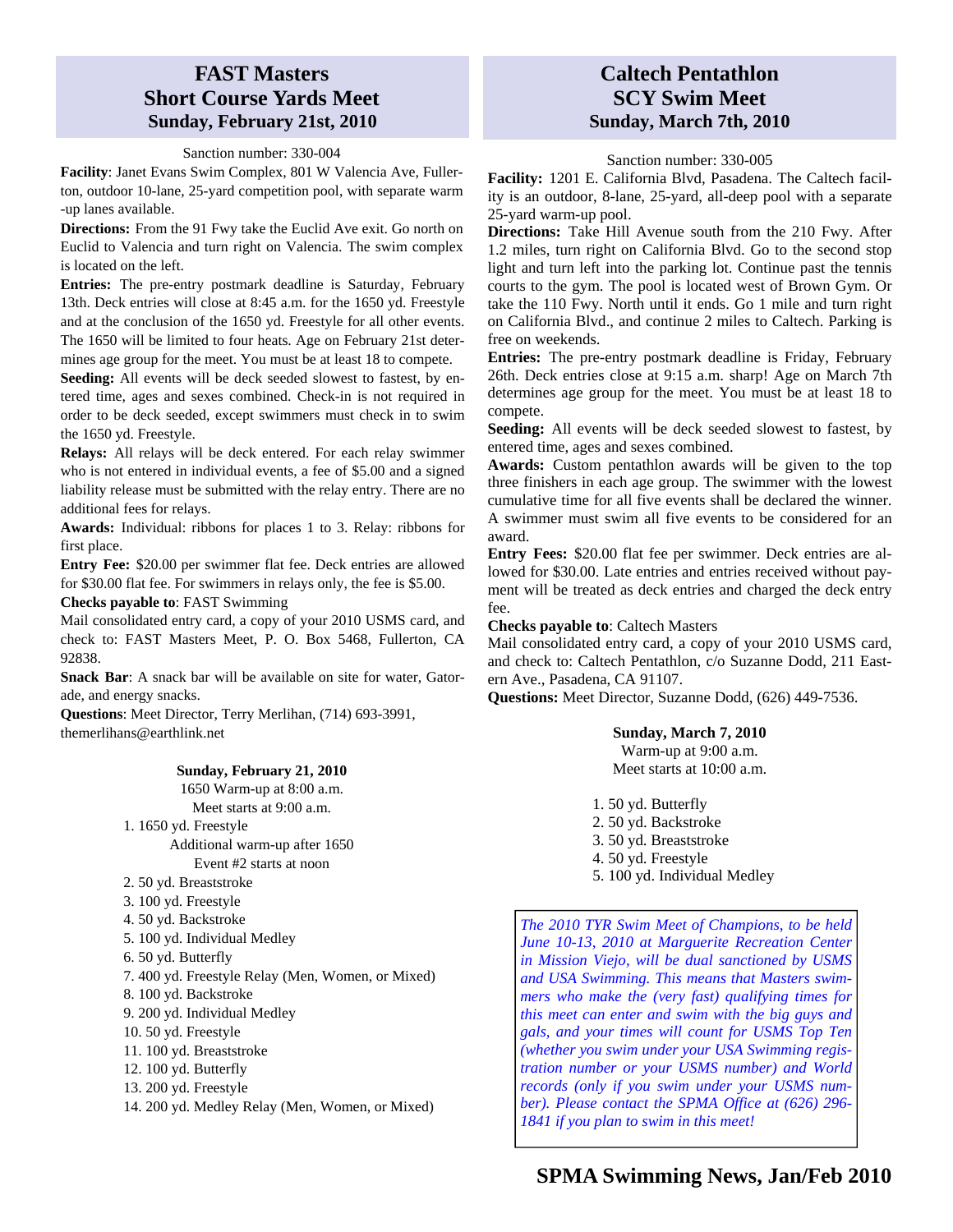#### **Santa Clarita Masters SCY Swim Meet Saturday, March 20th, 2010**

Sanction number: 330-006

**Facility**: Santa Clarita Aquatic Center, 20850 Centre Pointe Pkwy.

**Directions:** *From the north*, take I-5 to the Valencia Blvd exit in Valencia. Go east several miles (Valencia Blvd turns into Soledad Canyon Rd) to Ruether Ave. Turn right and cross over railroad tracks. Turn right at Centre Pointe Pkwy. Turn left into driveway for Aquatic Center. *From the south*, take I-5 to Hwy. 14 north. Exit at Golden Valley Rd. Turn left onto Golden Valley Rd. Turn right on Centre Point Pkwy. Make a right into the driveway for the Aquatic Center. Parking available in both upper and lower parking lots.

**Entries:** The pre-entry postmark deadline is Saturday, March 13th. Deck entries for the 1650 yd. Freestyle will close at 8:45 a.m., all other deck entries close at 11:00 a.m. Age on March 20th determines age group for the meet. You must be at least 18 to compete.

**Seeding:** All events will be deck seeded slowest to fastest, by entered time, ages and sexes combined. Check-in is not required in order to be deck seeded, except swimmers must check in to swim the 1650 yd. Freestyle and the 400 yd. Freestyle.

**Relays:** All relays will be deck entered. Relay fees are \$4.00 per relay due upon entry. For each relay swimmer who is not entered in individual events, a fee of \$5.00 and a signed liability release must be submitted with the relay entry.

**Awards:** Individual: SPMA ribbons for places 1 to 3. Relay: SPMA ribbons for first place.

**Entry Fees:** \$20.00 per swimmer flat fee for online entries. \$24 flat per swimmer flat fee for mail-in entries. Deck entries allowed for a total of \$30.00.

**Checks payable to**: City of Santa Clarita.

Mail consolidated entry card, a copy of your 2010 USMS card, and check to: Santa Clarita Aquatic Center, c/o Santa Clarita Masters Club, 20850 Centre Pointe Pkwy, Santa Clarita, CA 91355.

**Questions:** Meet Directors, Chris Lundie, (661) 286-4088, clundie@santa-clarita.com; Lance O'Keefe, (661) 250-3767, lokeefe@santa-clarita.com; Mike Coash, (661) 250-3760, mcoash@santa-clarita.com.

#### **Saturday, March 20, 2010**

1650 warm-up at 8:00 a.m. 1650 starts at 9:00 a.m. 1. 1650 yd. Freestyle (check-in required) Additional warm-up after 1650 Event #2 starts at noon 2. 200 yd. Mixed Freestyle Relay 3. 100 yd. Butterfly 4. 200 yd. Freestyle 5. 100 yd. Breaststroke 6. 50 yd. Freestyle 7. 200 yd. Individual Medley 8. 400 yd. Freestyle (check-in required) 9. 100 yd. Backstroke 10. 50 yd. Butterfly 11. 400 yd. Individual Medley 12. 200 yd. Breaststroke 13. 100 yd. Freestyle 14. 50 yd. Backstroke 15. 200 yd. Butterfly 16. 100 yd. Individual Medley 17. 50 yd. Breaststroke 18. 200 yd. Backstroke 19. 200 yd. Mixed Medley Relay

#### **UC-Irvine Masters SCY Meet Sunday, April 25th, 2010**

#### Sanction number: 330-003

**Facility**: UCI Pool is located on the UCI campus, an outdoor, 8 lane competition pool with a warm-up area.

**Directions:** *From the north*, take the Jamboree Rd. exit from I-405. Turn right on Jamboree Rd, left on Campus Dr., and right on West Peltason. The pools is ahead on the right. *From the south*, take the University Dr. exit from I-405. Turn left on University, left on Campus Dr., right on West Peltason. The pool is ahead on the right. Park in the Mesa Parking Structure at Mesa Rd and West Peltason (\$8 per day).

**Entries:** The pre-entry postmark deadline is Saturday, April 17th, 2010. Deck entries will close at 8:30 a.m. for 500 yd Freestyle, and at 10:00 a.m. for all other events. Age on April 24th determines age group for the meet. You must be at least 18 to compete.

**Seeding:** All events will be deck seeded slowest to fastest, by entered time, ages and genders combined. Check-in is not required in order to be deck seeded, except swimmers must check in to swim the 500 yd. Freestyle.

**Relays:** All relays will be deck entered. For each relay swimmer who is not entered in individual events, a fee of \$5.00 and a signed liability release must be submitted with the relay entry.

**Awards:** Individual: SPMA ribbons for places 1 to 3. Relay: SPMA ribbons for first place.

**Entry Fees:** \$25.00 per swimmer flat fee. Deck entries are allowed for \$30.00 flat fee. For swimmers in relays only, the fee is \$5.00. **Checks payable to**: UC Regents

Mail consolidated entry card, a copy of your 2010 USMS card, and

check to: Charlie Schober, UCI Crawford Hall, Irvine, CA 92697- 4500.

**Questions:** Meet Director, Charlie Schober, (949) 824-7946, ctschobe@uci.edu.

#### **Sunday, April 25, 2010**

Warm-up at 8:00 a.m. 500 yd. Freestyle starts at 9:00 a.m.

- 1. 500 yd. Freestyle Additional warm-up after 500 Event #2 starts at 10:30 a.m.
- 2. 200 yd. Freestyle Relay (Men, Women, Mixed)
- 3. 200 yd. Individual Medley
- 4. 50 yd. Backstroke
- 5. 100 yd. Butterfly
- 6. 200 yd. Freestyle
- 7. 100 yd. Backstroke
- 8. 50 yd. Freestyle
- 9. 100 yd. Breaststroke
- 10. 100 yd. Freestyle
- 11. 50 yd. Butterfly
- 12. 50 yd. Breaststroke
- 13. 100 yd. Individual Medley
- 14. 200 Medley Relay (Men, Women, Mixed)

### Expand your horizons!

Take a trip to a swim meet in a neighboring LMSC. For up-to-date information check out these websites:

San Diego-Imperial: www.simasterswim.org

New Mexico: www.zianet.com/pdjang/nmms/index.htm Arizona: www.azlmsc.org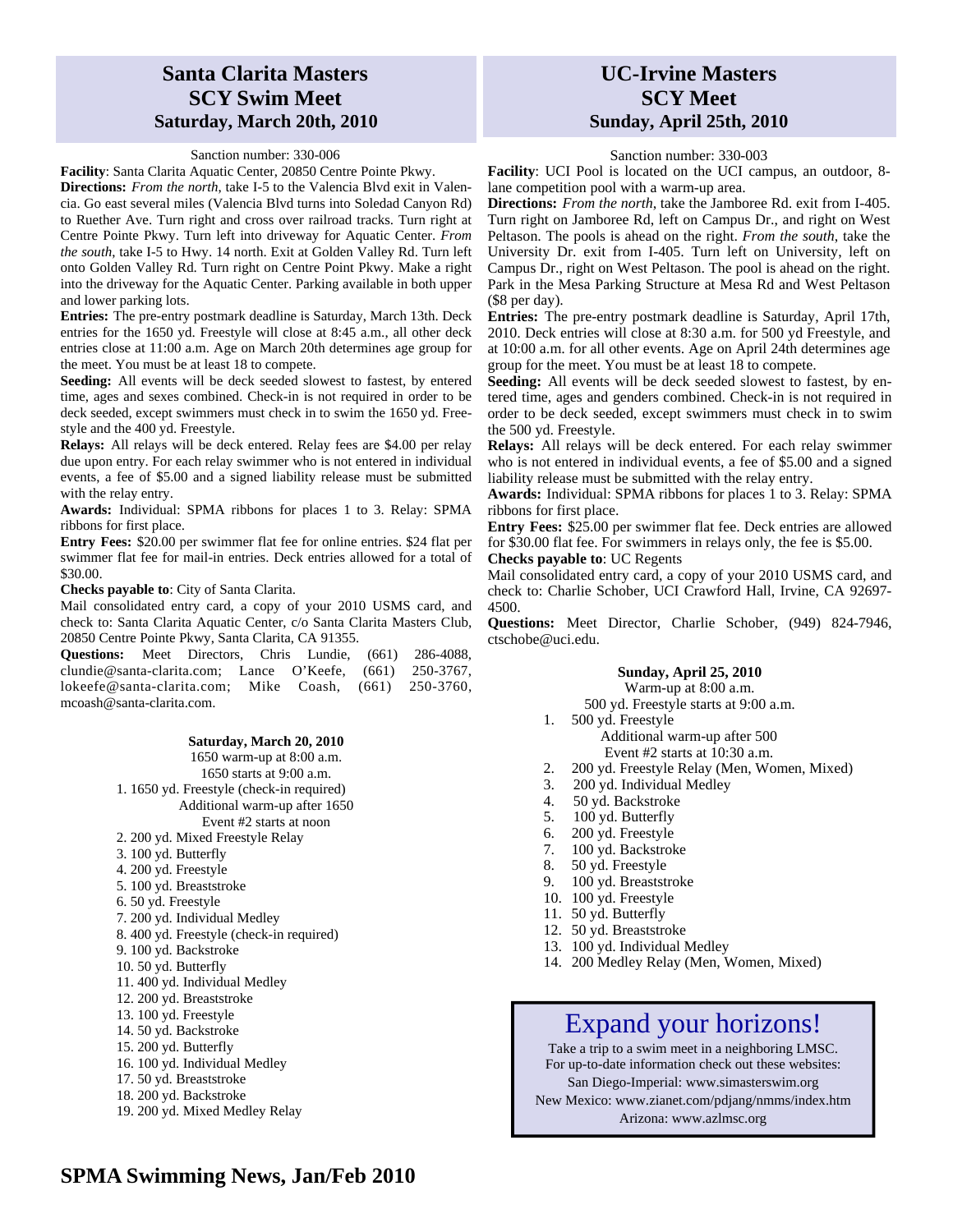## **Who are we? A look at SPMA members by Julie Heather**

Southern Pacific Masters Association is growing, and changing. We've seen a huge growth spurt over the past two years, from slightly less than 3,200 members in 2007 to over 4,600 at the end of 2009. Our membership growth is illustrated in the graph to the right, starting in the early 1980s.

Credit should be given to our clubs. The number of available clubs for members to join has grown from 55 in 2001 to over 80 in 2009. Our growth increases proportionally to our clubs, and we've had 17 new clubs in the last two years alone. Our clubs vary in size from 1 member up to 501 (Irvine Novaquatics at 501 is the third largest club in the U.S.; see SPMA Top Ten list below).

We have grown much faster than the rest of United States Masters Swimming. Two years ago SPMA members accounted for 7.2% of the total members in USMS, and today we account for 8.7%. We account for a whopping 17% of the growth of USMS as a whole. One out of 6 people who joined USMS in the last two years did so in Southern Pacific.

Even though, or perhaps because, the economy isn't so great right now, we're seeing more people heading to the pool. Perhaps the vacation in Europe is being traded for pursuits closer to home. Or the kids are swimming, so you might as well too. Or you need to do something to slow down the middle-age spread. The knees might not be so happy running, whereas swimming is more gentle on everything but the shoulders. While our reasons are many and varied, what we find is that it is much more fun and motivating to get in the pool with friends, and have a coach on deck telling us what to do.

Our membership distribution has a significant difference from that of USMS as a whole. USMS has about 53% men and 47% women, while SPMA has 60% men and 40% women. We have two predominantly gay and lesbian Top Ten clubs (WH2O and LBG) that have significantly more men that women, but that only accounts for part of our lopsidedness! Of our 562 unattached swimmers, 65.5% are male.





According to Esther Lyman, the USMS National Registrar (who graciously crunched all the numbers and provided the data for this article), we had been on a gradual upward trend in female membership until this year, when the percentage of female membership declined 1/2%. While USMS grew 81.2% over the past 16 years, women grew by 109.7% and men only 62%.

It's not only our membership that's growing, but our meets and open water events are attracting record numbers of swimmers, and we have more events to choose from. The recent SCM UCLA meet at the new Spieker Aquatic Center had nearly 250 participants, a record for a non-championship meet. Our meets are well run and attract swimmers from all along the west coast.

Who are we really? A bunch of swimmers, very passionate about the sport, wanting to stay fit and healthy, and for a good portion of us, enjoying competition (pool meets, open water events, triathlons).

Will we be 5000 strong by the end of 2010?

### **Top Ten SPMA Clubs**

Based on 2009 registration data (as of 11/01/09), here are the top ten clubs in SPMA:

- 1. Irvine Novaquatics (501 members)
- 2. UCLA Bruin Masters (344)
- 3. Mission Viejo Masters (258)
- 4. Southern California Aquatic Masters (241)
- 5. West Hollywood Aquatics (223)
- 6. Santa Barbara Masters (198)
- 7. Conejo Simi Aquatics (189)
- 8. Rose Bowl Masters (176)
- 9. South Coast Aquatics (147)
- 10. Long Beach Grunions (131)

There are also 562 unattached swimmers for any clubs looking to increase their membership!